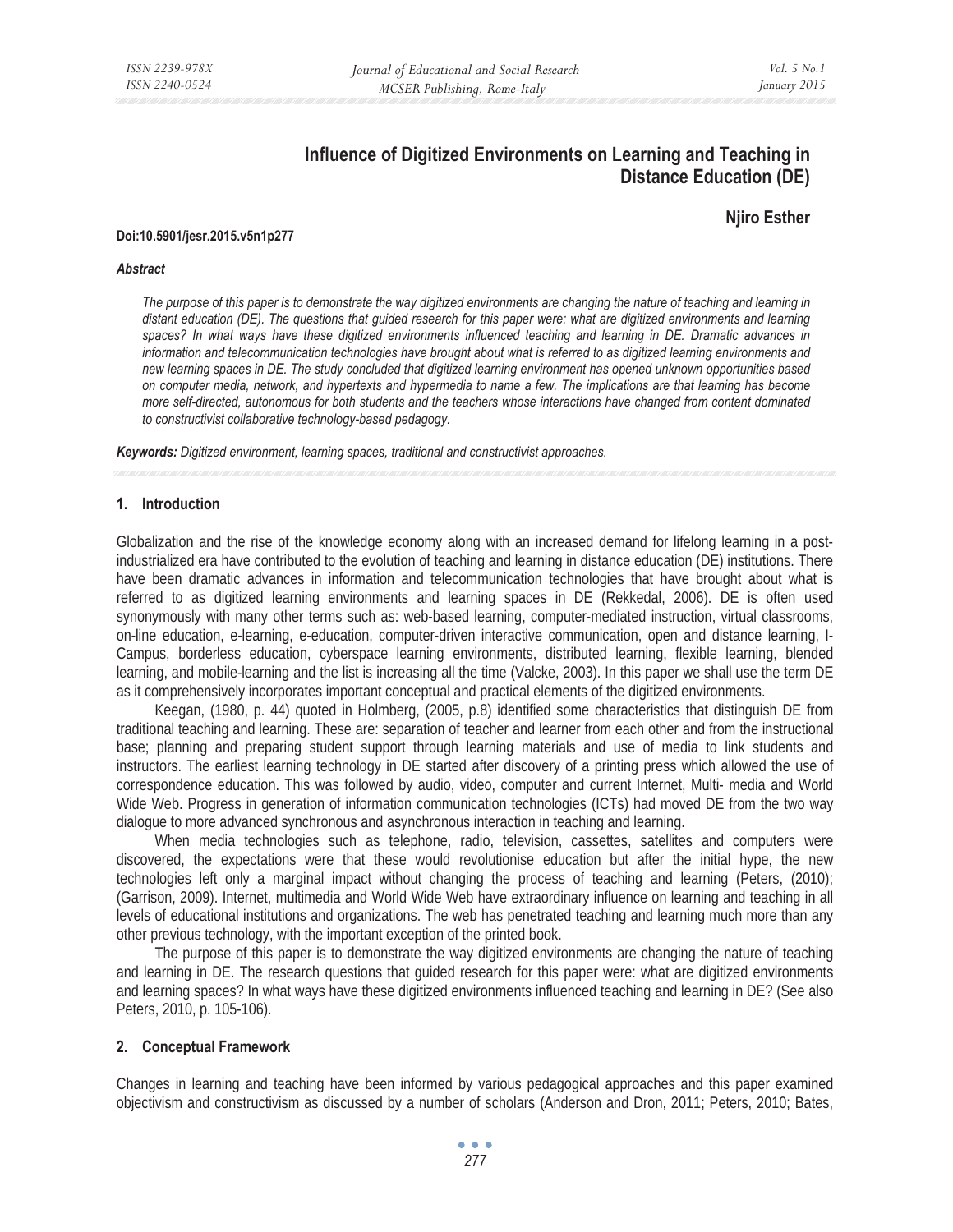2011). Objectivism explains traditional education which has been in existence for many years in various cultures in the world and has been universally recognised as the conventional mode of teaching and learning. According to Bates (2011, p. 30) in traditional expository education the body of knowledge is organised into subjects, disciplines or content areas to be learned and defined by students. In this traditional mode, teaching is authoritative whereby a body of knowledge is transmitted by those that know (teachers) to those that do not know (learners). Learners are assessed on their ability to memorize and reproduce accurately what they were taught (Dick &Carey, 1996). Objectivist instructional design is based on behavioural approaches systems thinking of quantitatively measured outputs (Bates, 2011, p.31). Initial teaching and learning addressed students as individuals independent of one another and there were scarce learning groups rather than rare didactic and social meetings.

Constructivism is a paradigm or worldview that posits that all knowledge is a product of human construction whereby learning is a constructive process in which student actively constructs or creates their subjective representations of objective reality (Gould and Brown, 2003). Constructivist teachers encourage students to constantly assess how the activity is helping them gain understanding. By questioning themselves and their strategies, students in the constructivist classroom ideally become "expert learners." This gives them ever-broadening tools to keep learning. With a well-planned classroom environment, the students learn how to learn (Thirteen ed. online, ND).

Constructivist teachers pose questions and problems, and then guide students helping them find their own answers. They use many techniques in the teaching process. For example, they may:

- prompt students to formulate their own questions (inquiry)
- allow multiple interpretations and expressions of learning (multiple intelligences)
- encourage group work and the use of peers as resources (collaborative learning)

Constructivist approach borrows from many educational practices in their explanation of teaching and learning. They argue that students are not a blank slate upon which knowledge is put but they come to a learning process with their own experiences, understanding and ideas. This prior knowledge is the raw material from which they construct new knowledge. Students create new understanding for themselves and the role of the teacher is to coach, moderate, suggests, allowing the students room to experiment, ask questions, try and find out how things work. Learning activities require the students' full participation (like hands-on experiments). An important part of the learning process is that students reflect on, and talk about their activities setting their own goals and means of assessment.

Students are in control of their own learning process, and they lead the way by reflecting on their experiences a process that makes them experts of their own learning. The teachers help by creating situations where the students feel safe questioning and reflecting on their own either privately or in group discussions. The teacher should also create activities that lead the student to reflect on his or her prior knowledge and experiences. Talking about what was learned and how it was learned is really important as exploration of questions leads to more questions (Bates 2008).

The constructivist classroom relies heavily on collaboration among students. There are many reasons why collaboration contributes to learning. The main reason collaborative learning is frequently applied in constructivism is that students learn about learning not only from themselves, but also from their peers. When students review and reflect on their learning processes together, they can pick up strategies and methods from one another. The main activity in a constructivist classroom is solving problems. Students use inquiry methods to ask questions, investigate topics, and use a variety of resources to find solutions and answers. As students explore the topic, they draw conclusions and revisit their conclusion as exploration continues.

Students have ideas that they may later see were invalid, incorrect, or insufficient to explain new experiences and it is these ideas that are useful in integration of knowledge. Constructivist teaching takes into account students' current conceptions and builds from there. When a student gets a new piece of information the constructivist model says that the student compares the information to the knowledge and understanding they already have (Thirteen ed. Online, n. D. (Please note that a lot of information was extracted from the latter resource). Bates (2011) depicts the changes from traditional to constructivism in the following figure 1.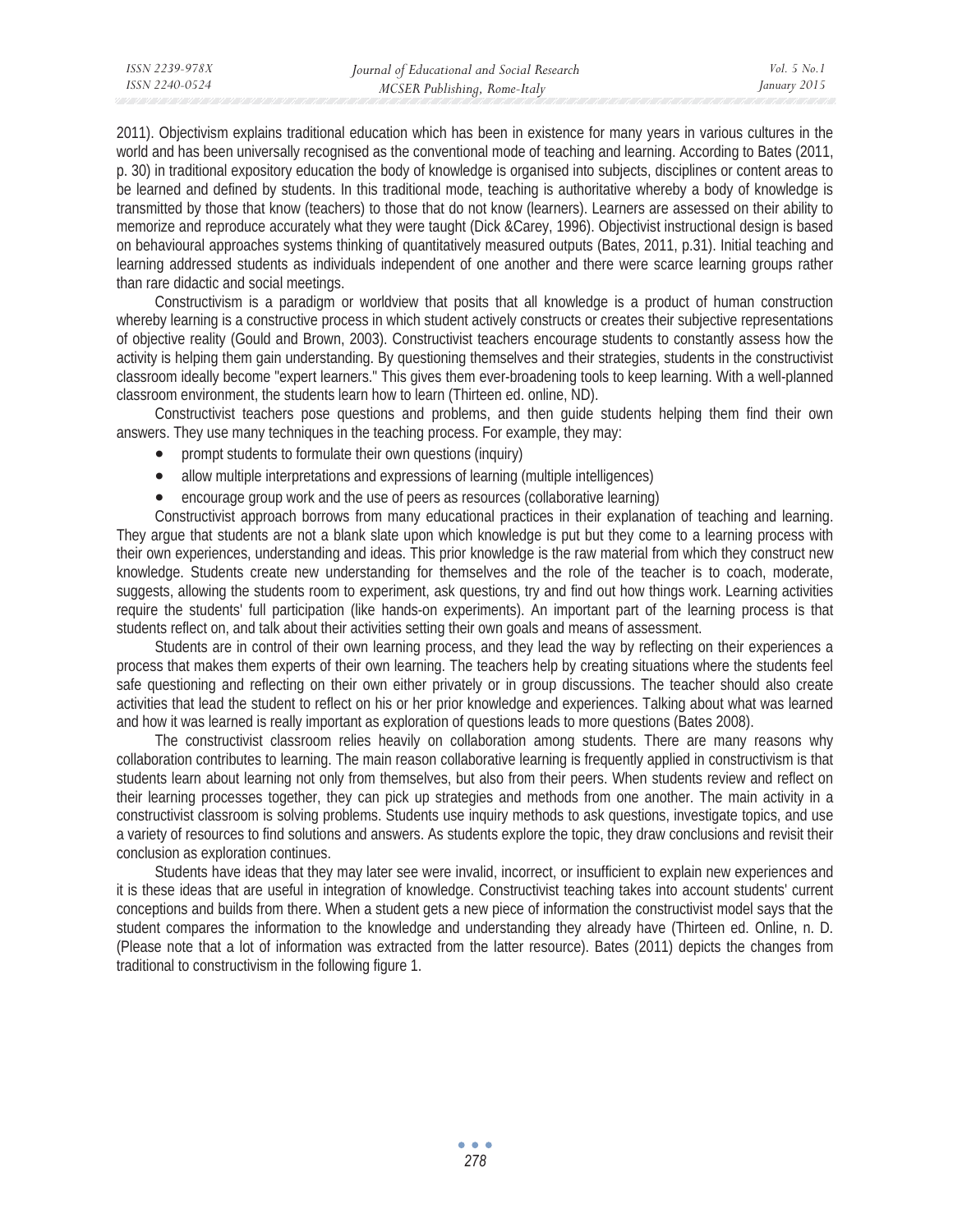### **Figure 1.** Analysis of Web 2.0 tools from an educational perspective

|                |                              |                                |                    | <b>Constructivist</b> |
|----------------|------------------------------|--------------------------------|--------------------|-----------------------|
|                |                              | E-portfolios                   |                    | Facebook              |
| Simulations    | <b>RSS</b>                   |                                |                    | Portal                |
| LMSs           |                              | Google                         |                    |                       |
| (e.g., Moodle) |                              | Games                          |                    | YouTube               |
|                |                              |                                | Wiki               | Flickr                |
|                |                              |                                |                    | Blogs                 |
|                |                              |                                |                    | Informal              |
|                | Adobe Connect/<br>Elluminate | Essays<br>seminars<br>Research | Discussion forums/ | Second Life           |

**Source:** Bates. (2011, p. 38)

## **3. Learning Spaces**

Learning spaces is an expression the extension of learning environment that has been opened by use of Internet and ICTs. These spaces are "any kind of distributed virtual reality that can be used for learning" (Tiffin & Rajasingham, 1995, p. 10) or learning environment. Unlike the traditional classrooms, the new learning spaces offer chances to individual; independent and active digitally imparted learning within the virtual learning spaces. There is a need for structural changes to teaching and learning from traditional locations to the computer supported learning. These learning spaces are unlike the traditional as they comprise of the unfathomable incomprehensive sphere behind the screen of a computer monitor and they offer chances to individualise, independent and active digitally imparted learning (Peters, 2010, p. 109).

Digital learning environment is the result of the educational paradigm shift from empirically target-reaching instruction to constructivist learning whereby learners are not mere objects but are subjects of learning process (Peters, 2010). He further said that learning is not merely receiving and processing offered knowledge but it is an active dispute with learning objectives selected by students after interactions with others. "Teachers no longer concentrate on presenting selected and articulated teaching contents but on "discovering and shaping stimulating learning environments … which enable students create their own constructions." (Garrison, 2009, p. 24). Students are able to be autonomous learners by being invited to take part inactively initiating and running their own learning. This type of learning extends the educational field in the imagination of the learners as they are provided with new opportunities and chances. Digitized environments have made a significant shift in approaches to teaching and learning as they challenge the very existence of formal educational institutions because students are empowered to create and manage their own digital learning materials.

The impact of digitalization on teaching and learning is much stronger than was the case in earlier periods of industrialized education according to Peters (2010, p.28). For example, advanced technologies such as email, chat, and video/teleconferencing are making DE possible to communicate at anywhere and anytime. According to Nunan, (2008, p. 29) the traditional mission of distance education had been to provide access for all learners who were in some way handicapped, by geography, economy personal or politics and other disadvantages. However, the quality of distance education is getting higher so that many students and teachers insist on excellent communication in online classes through the use of ICTSs and other learning technologies. Different students such as adult learners, at different levels, may always require a different model in order to address their learning requirements.

Bates, (2011, P. 38) has stated that knowledge based economies require the following:

- good communication skills (reading/ writing/speaking/listening);
- ability to learn independently;
- social skills: ethics, positive attitudes, responsibility;
- teamwork;
- ability to adapt to changing circumstances;
- thinking skills: problem solving; critical/
- logical/numerical;
- knowledge navigation: where to get/how
- to process information;
- entrepreneurial skills: taking initiative to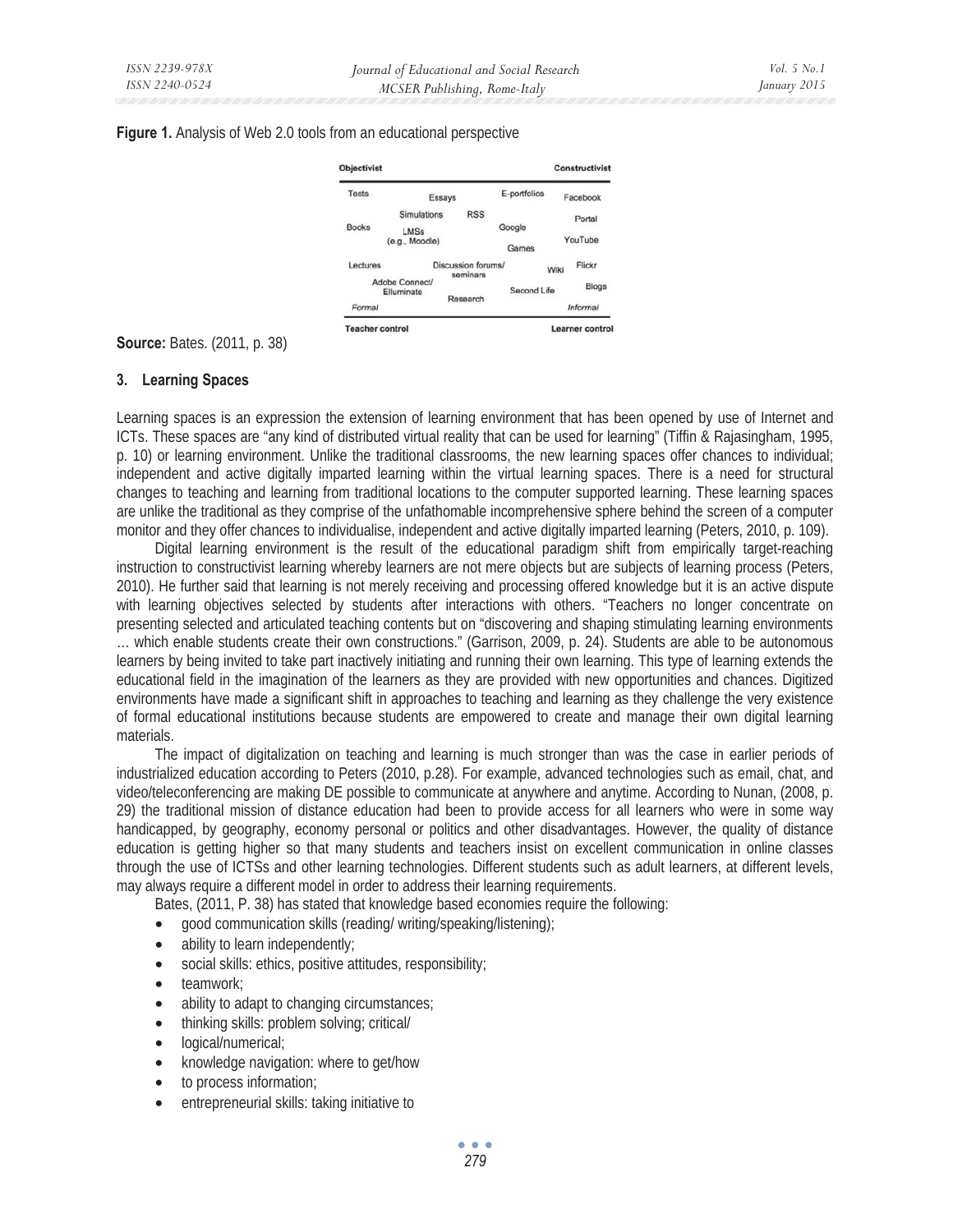- seize an opportunity;
- IT and computing skills.

Prensky, (2001, p.1) claims that students today are not the same our educational system were designed to teach … "today's students think and process information fundamentally differently from their predecessors. Those born after 1993 now entering university have grown up all their lives with technologies such as mobile phones, computers, video games, and so on and therefore are "digital natives." Exposure to technology has allowed these digital natives to access and process information more quickly, multitask more easily, prefer graphics to text and random to sequential access, thrive on instant gratification and rewards, and prefer games to serious work. They are different from "digital immigrants," that is, people who did not grow up with this technology, but have learned to adapt to it later in life. Educational institutions need to change their approach to accommodate the needs of such learners, but it is difficult for most teachers to do this, since many are digital immigrants, not natives (Bates, (2011).

Many digital natives are early and heavy adopters of Web 2.0 tools such as MySpace, Facebook, YouTube, and Twitter as these mesh well with their prior experience and needs. There is little research or systematically collected empirical evidence at this stage that the skills digital natives have developed in their personal and social lives carry over into academic work. Academic knowledge is distinct from experiential knowledge according to Laurillard (2002, p. 218) and there is need to ask what they are searching for as they click extensively on hyperlinks rather than reading sequentially. Users make very little use of advanced search facilities, assuming that search engines "understand" their queries. They tend to move rapidly from page to page, spending little time reading or digesting information and they have difficulty making relevance judgments about the pages they retrieve. (p. 14) Students of all age groups including digital migrants and silver surfers are spending time on the web and Web 2.0 technologies widely for a variety of purposes

Online learning environments enable educators to shift focus from an authoritarian style teaching with lecturers pushing information at students to social constructivist learning with students becoming the focal point (Swan, 2010). Students participate actively and collaboratively. It also changes how easily we can modify courseware by use of development teams to redesign/modify courses for hybrid and completely online formats, changing exercises and activities to better suit the technologies available and interaction needs for the course. Discussion threads can be organized for students to discuss concepts or involve instructor participation. By increasing student-student interaction, the instructor shifts to become a moderator/facilitator of discussion rather than acting as the "sage on the stage" (Morgan, 2011). Bates and Poole, (2003) depict the teaching and learning as follows:

**Figure 1.** Different forms of e-learning (from OECD, 2005; Bates & Poole, 2003)



**Source:** Bates, (2011, p 24)

Use of web 2.0 technologies and the influence of technological, pedagogical content knowledge (TPACK) for curriculum planning I were presented at a UNISA curriculum conference as ideas that may become a model for teaching and learning in the future (Van den Berg, 2013). Figure 2 below show these presentations as follows:

**Figure 2.** Web 2.0 technologies. Source: van den Berg (2013: p.3)



**Source:** Van den Berg. (2013, ppt. présentation UNISA curriculum conférence)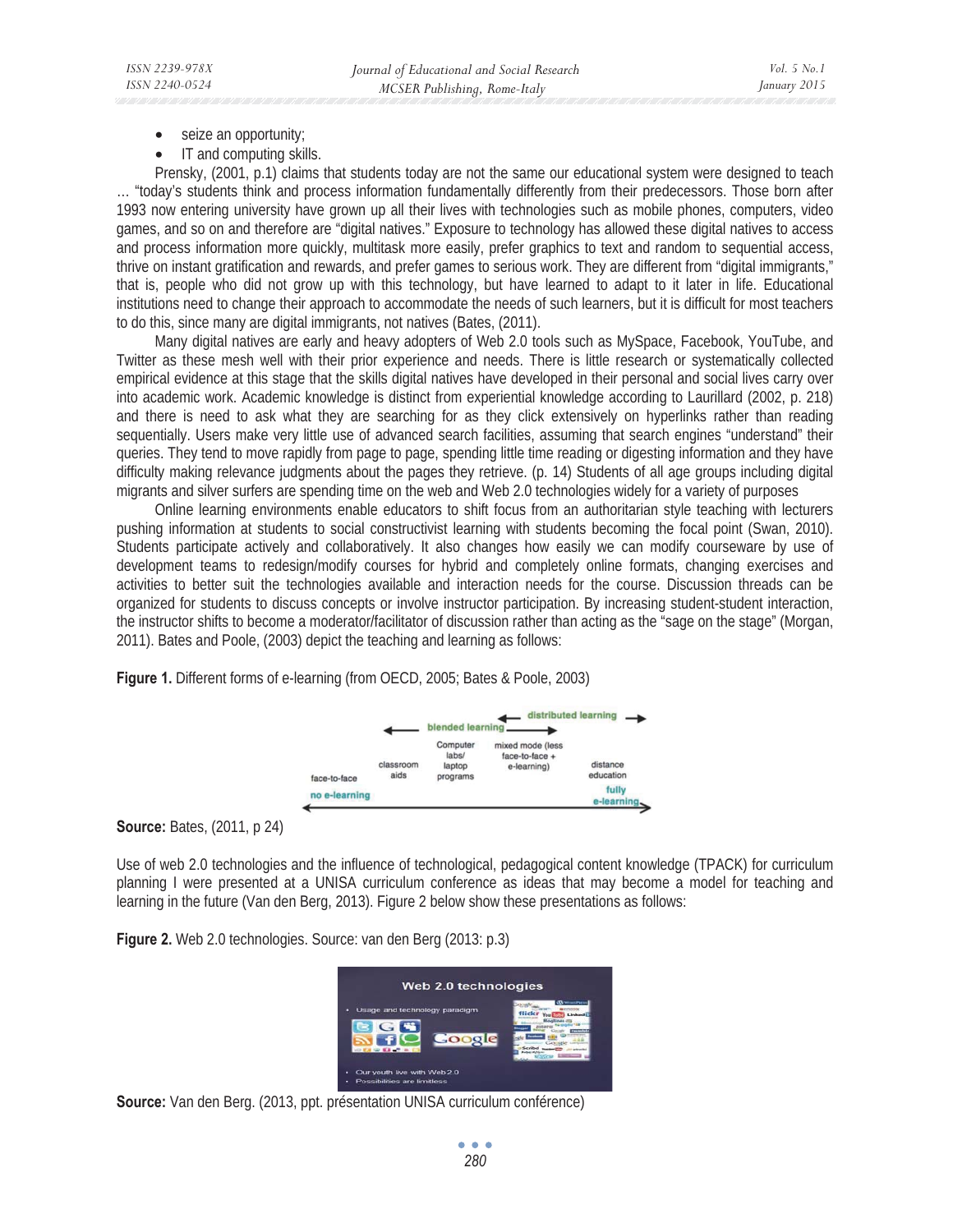Web 2.0 is a new range of web tools that entered eLearning around 2005 and have brought the ability to empower the end-user to access, create, disseminate and share information easily in a user-friendly, open environment. Usually the only cost is the time of the end-user. There are often few controls over content, other than those normally imposed by a state or government (such as libel or pornography), or where there are controls, they are imposed by the users themselves (Bates, 2011, p. 25). Table 1 below explains what web2.0 tools are:

| Table 1. Examples of Web 2.0 tools |  |
|------------------------------------|--|
|------------------------------------|--|

| Type of tool                 | <b>Examples</b>                                                                                         | <b>Application</b>                                                                                                                                                                                |  |
|------------------------------|---------------------------------------------------------------------------------------------------------|---------------------------------------------------------------------------------------------------------------------------------------------------------------------------------------------------|--|
| <b>Blogs</b>                 | Stephen's web (http://www.downes.ca)                                                                    | Allows an individual to make regular postings to the Web,<br>e.g., a personal diary or an analysis of current events                                                                              |  |
| <b>Wikis</b>                 | Wikipedia                                                                                               | An "open" collective publication, allowing people to<br>contribute or create a body of information                                                                                                |  |
| Social Networking            | Facebook http://www.facebook.com/<br>My space http://www.myspace.com                                    | A social utility that connects people with friends and<br>others who work, study, and live around them                                                                                            |  |
| Multimedia archives          | <b>Pockrdacasts</b><br>YouTube (http://youtibe.com)<br>Flickr (http://flickr.com)<br>iTubes e-portfolio | Allows end-users to access, store, download, and share<br>audio recordings, photographs, and videos                                                                                               |  |
| Synchronous<br>communication | Skype<br>Elluminate<br><b>Adobe Connect</b>                                                             | Allows free "real-time" audio and visual communication<br>lover the Web                                                                                                                           |  |
| 3-D virtual worlds           | Second life (http://secondlife.com                                                                      | Real-time semi-random connection/ communication<br>with virtual sites and people                                                                                                                  |  |
| Multiplayer games            |                                                                                                         | Enables players to compete against or collaborate<br>Lord of the Rings Online (http://www.lotto.com with each other or a third party/parties represented<br>by the computer, usually in real time |  |
| Mobile listening             | Mobile phones<br>Ubiquitous computing devises and<br>applications                                       | Enables users to access multiple information formats<br>(voice, text, video, etc.) at any time, any place                                                                                         |  |
| Open Content                 | MIT courseware                                                                                          | Digital learning materials available free over the<br>Internet, for use either by instructors or learners.                                                                                        |  |

**Source:** Bates, 2011, p. 25).

Clearly as Bates (2011) has explained, these web 2.0are powerful tools for enabling teachers set online group work and for students to create their own learning materials or and demonstrating their knowledge and skills. Courses can be structured around individual students' interests, allowing them to seek appropriate content and resources to support the development of negotiated competencies or learning outcomes. Content is now open; learners can go and seek, use, and apply information beyond the bounds of what a professor or teacher may dictate. Increasingly, quality educational content will become free, open, and abundant. Students can create and customize their own online personal learning environments and they can collect data in the field, without any need for direct face-to-face contact with either the teacher or other students.

This represents a major power shift from teachers to learners as argued by some scholars that traditional institutions such as schools and universities are now no longer needed for learning purposes, as the tools of Web 2.0 allow learners to control what and how they learn (Downes, (2006) and Illich (1973). Learners can be taught the skills needed to become independent learners (Moore, 1973; Marshall & Rowland, 1993). The new tools will make this learning of how to learn much more effective, but still only, in most cases, within an initially structured environment.

# **4. Conclusions**

Digitized learning environment has opened unknown opportunities based on computer media, network, and hypertexts and hypermedia to name a few. This means that learning has become more self-directed, autonomous and the teachers have the demanding role of mastering student activities and interactions through technology and pedagogy. The behaviourist learning models that activated students through assignments, projects and tests cannot be useful in the third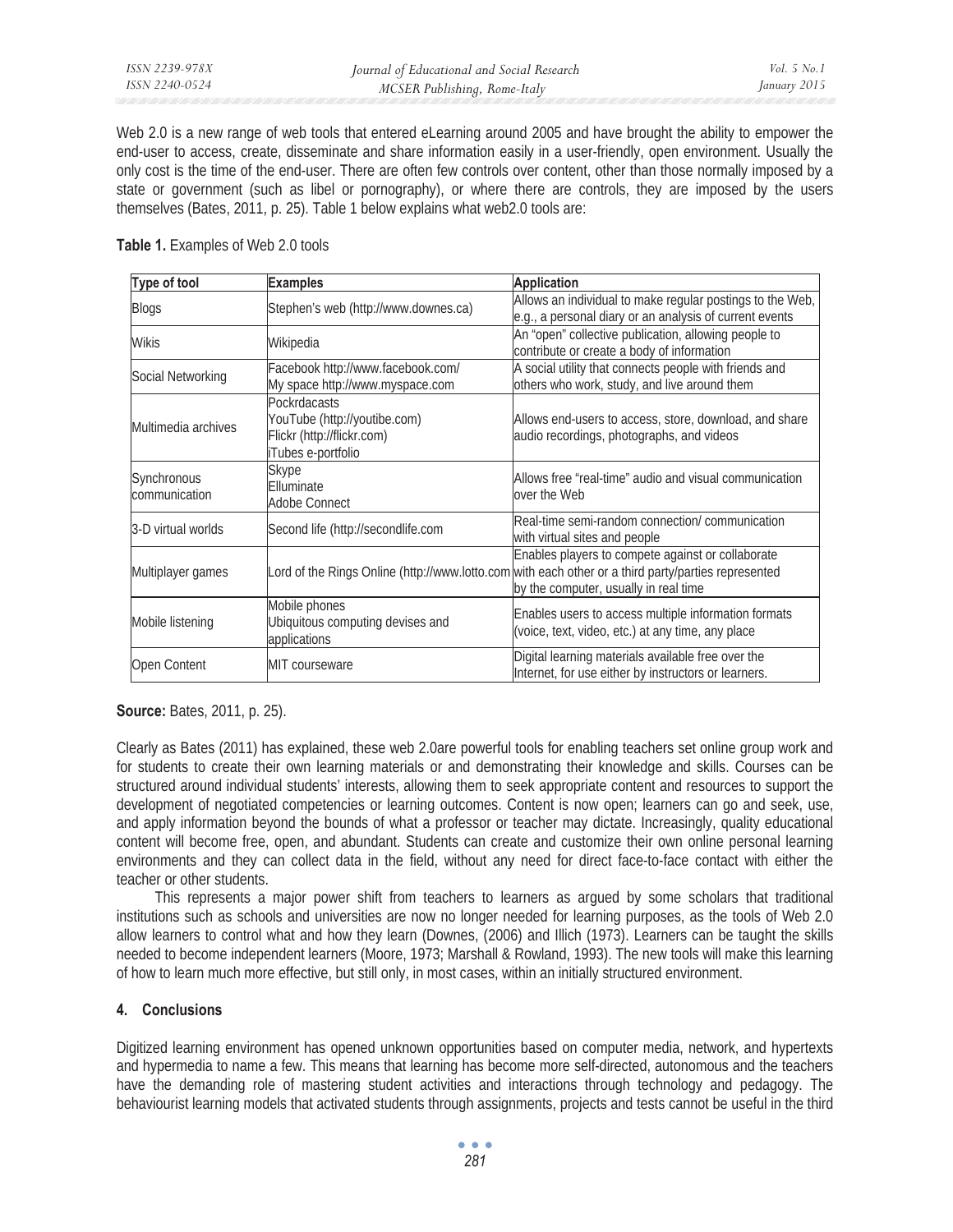| ISSN 2239-978X | Journal of Educational and Social Research | <i>Vol.</i> 5 $No.1$ |
|----------------|--------------------------------------------|----------------------|
| ISSN 2240-0524 | MCSER Publishing, Rome-Italy               | January 2015         |
|                |                                            |                      |

and current DE generations/waves. Students are in control of their own learning accessing teacher software, links, and databases in global institutions as well as individuals who meet their learning needs. There is no sign that the pace of change in ICTs is slowing. If anything, the context is even more complex and challenging now than ever before. In such a volatile context, it is critical that DE institutions have processes in place that encourage dynamic change, innovative uses of technology, and monitoring and evaluation of what works and what does not.

Traditional or conventional teaching and learning where teachers develop the learning materials, deliver them and are in control of most of the learning responsibilities cannot meet the demands of today's competitive knowledge society. Factual or cognitive knowledge is not the only learning required. Cooperating with others, creativity and innovativeness are some of the other competencies crucial for life in the fast-paced knowledge economy. Learners in digitised environments dominate their learning processes and teachers have to become facilitators, counsellors and advisers. Teachers need technical support to fully adapt to the rapidly technological based learning, both in terms of ensuring the networks, software and equipment work properly and are adequately maintained and also in the design and development of Web sites.

Digitized learning environment have not proved to be a panacea for teaching and learning as online communication lacks the emotions that are present during face to face instruction as instructors and student are unable to pick up on the emotional cues during online or digitized classrooms. There is need for constructing communities of inquiry that would create some type of social community within the online environment in an attempt to reconstruct face to face interactions. Virtual learning environments create more educational opportunities for people from all economic backgrounds but they will never replace live experiences according to some arguments. The future of teaching and learning is dependent on the way teachers adopt virtual courses to fit well in the digitised environments of this information age.

#### **References**

- Anderson, T., & Dron, J. (2011). Three generations of distance education pedagogy. International Review of Research in Online and Distance Learning (IRRODL), 12(3), 80-97. Retrieved from http://www.irrodl.org/index.php/irrodl/article/view/890.
- Bates and Poole (2003) Bates, A. W., & Poole, G. (2003). Effective teaching with technology in higher education: Foundations for success. San Francisco: Jossey-Bass.
- Bates, A. W. (2008). Transforming distance education through new technologies. In T. Evans, M. Haughey & D. Murphy (Eds.). International handbook of distance education, (pp. 217-236). Bingley (UK): Emerald Group Publishing Limited
- Bates, T. (2011) Understanding Web 2.0 and its Implications for E-Learning. Information Science Reference (an imprint of IGI Global. Hershey PA/USA
- Dick, W., & Carey, L. (1996). The systematic design of instruction (4th ed.). New York: HarperCollins
- Downes, S. (2006). Understanding learning networks. Keynote presentation delivered at the Fourth EDEN Research Workshop, Castelldelfels, Spain. Retrieved December 6, 2008, from http://www.downes.ca/files/spain.ppt.
- Garrison, R. (2009). Implications of online learning for the conceptual development and practice of distance education. Journal of Distance Education, 23(2), 93-104. Retrieved from http://www.jofde.ca/index.php/jde/article/view/471/889
- Garrison, R., & Anderson, T. (2000). Transforming and enhancing university teaching: stronger and weaker technological influences. In T. Evans, & D. Nation (Eds.), Changing university teaching. Reflections on creating educational technologies (pp. 24–33). London: Kogan
- Gould and Brown , Gould, C., & Brown, D. (2003). Constructivism and practice. Lanham, MD: Rowman & Littlefield

Holmberg, B. (2003). Reflections on Teaching and Learning in an Online Master Programm A Case Study. Oldenburg, Germany: BIS-Verlag der Carl von Ossietzky Universität Oldenburg (pp. 9-11). Retrieved from http://www.box.com/shared/y97qyc7m0t.

- Illich, I. (1973). De-schooling society. Harmondsworth, UK: Penguin
- Keegan, D. (1980). On defining distance education. Distance Education, 1(1), 13-36.
- Laurillard, D. (2002). Rethinking university teaching: A conversational framework for the effective use of learning technologies (2nd ed.). London: Routledge-Falmer. doi:10.4324/9780203304846
- Marshall, L., & Rowland, F. (1993). A guide to learning independently. Buckingham, UK: Open University Press.
- Moore, M. G. (1973). Towards a theory of independent learning and teaching. The Journal of Higher Education, 44(9), 661–679. doi:10.2307/1980599
- Morgan, T. (2011). Negotiating teaching presence: Implications for online teaching, course design, and the community of inquiry framework. CIDER Session. Athabasca University. Retrieved from http://cider.athabascau.ca/CIDERSessions/sessionarchive/
- Nunan, T. (2008). Business of distance education: whose profit, whose loss? In T. Evans, M. Haughtey & D. Murphy (Eds.), International handbook of distance education. (pp. 855-868). Bingley, UK: Emerald.
- OECD, (2005). *E-learning in tertiary education: Where do we stand?* Paris: OECD.
- Peters, O. (2010). Digitized learning environments: New chances and opportunities. In O. Peters, Distance education in transition: Developments and issues (5th edition) (pp. 141-153). Oldenburg, Germany: BIS-Verlag der Carl von Ossietzky Universität